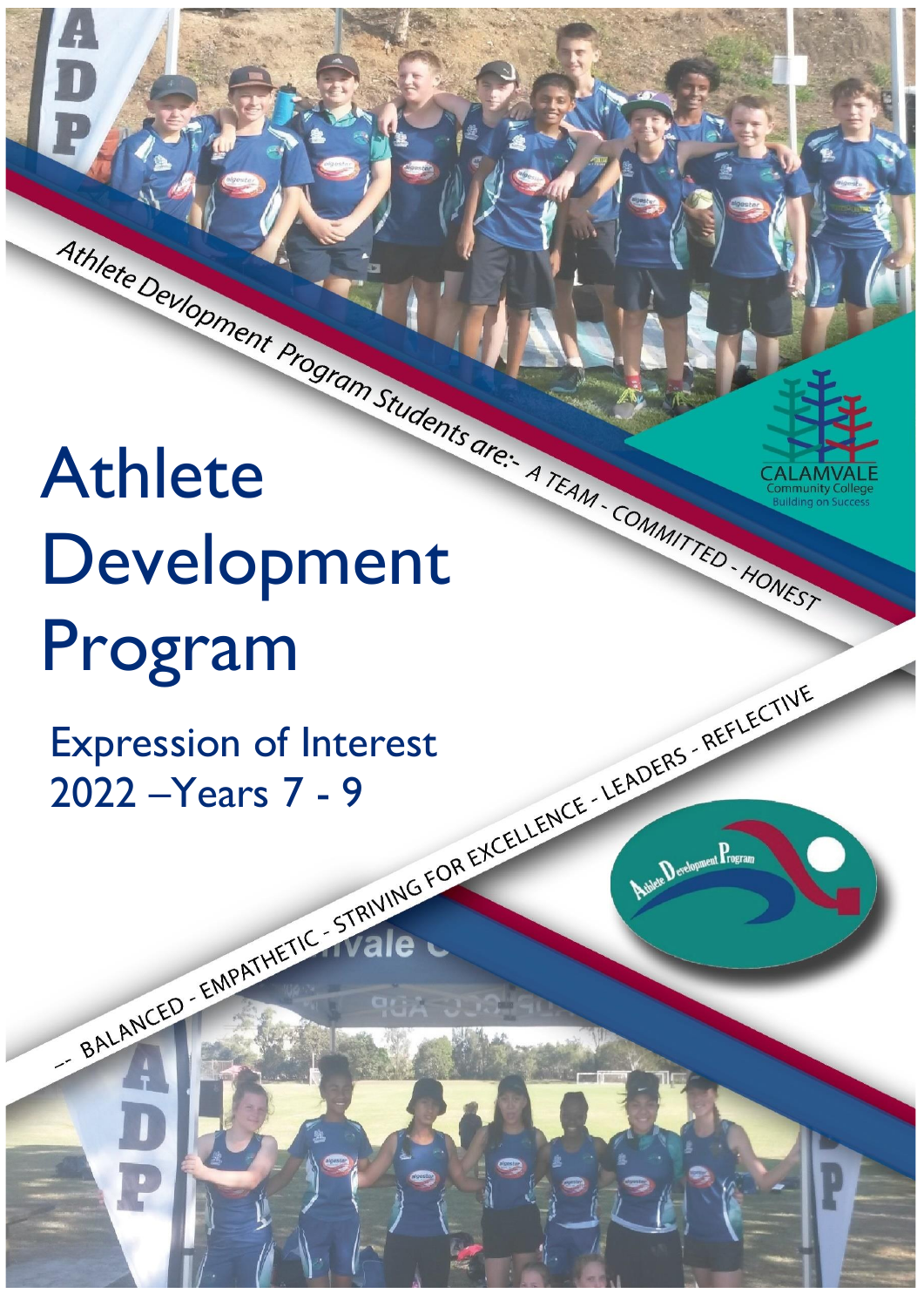

## Athlete Development Program (ADP) 2022 Expression of Interest

` The **Athlete Development Program (ADP)** is an established signature program that cultivates student performance through a high-end sporting and fitness curriculum. Selection for this program draws on both sporting and academic proficiency. ADP students are engaged in a richly supportive environment led by expert teaching staff, and are provided with unique opportunities that will significantly enhance their leadership and personal growth as global citizens.

The program is a pathway for students to develop as elite sportspeople through high level training concepts and fitness industry training. It caters to students' academic needs by maintaining a focus on sports and exercise science, coaching qualifications and university pathways. A key aim is to support students' development as athletes with a particular emphasis on professionalism, etiquette, leadership and high standards of conduct.

#### **Students who apply for the ADP are required to complete a two stage selection process:**

**Stage 1**

*Please submit the following items to the College Front Reception by Friday 28 May 2021.*

- A copy of most current school subject report card
- A portfolio
	- $\Box$  An ADP Expression of Interest (EOI) attached

□ A letter of recommendation from a Teacher/ Sports Coach/ Team Leader

#### **Stage 2**

*Applicants will only be invited to the Stage 2 selection process after they have satisfied selection criteria* 

### *in Stage 1.* **There is a non-refundable application fee for Stage 2 of \$50 which is payable before testing and interviews are undertaken. If you are applying for the AEP, an additional fee of \$50 is payable.**

• Fitness screening *(This will take place afterschool in the College Sports Centre)*

 $\Box$  Aerobic Capacity test  $\Box$  Muscular Endurance test  $\Box$  Anaerobic Power test

• An interview linked to the EOI Form responses *(This will take place afterschool in the College Sports Centre)*

Please note that students will be notified of their place in the program after Stage 2 testing data has been collated and analysed. Letters of successful/unsuccessful admission in the program will be mailed out in Week 10 of Term 2.